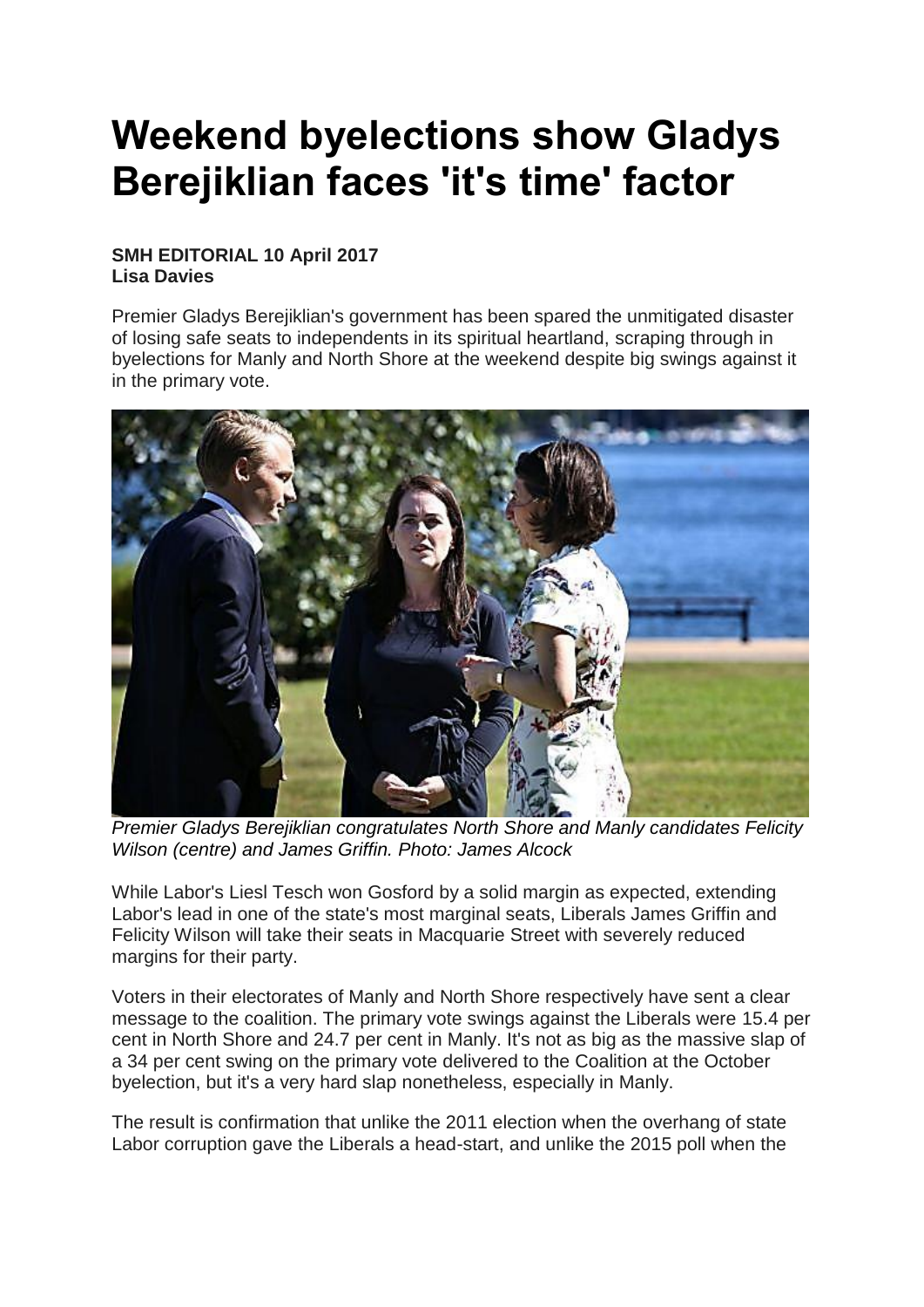then-premier Mike Baird was the nation's most popular politician, the "it's time factor" is building.

The polls were regarded as a litmus test of her performance as leader since Mr Baird quit the job and the seat of Manly in January after trip-ups on council mergers, greyhound racing and health.

The weekend results point to a torrid term for the new Premier up until the March 2019 election. As the *Herald* noted last month, she may well encounter similar forces to the ones that ousted long-time West Australian premier Colin Barnett in one of the largest electoral defeats in the nation's history.

Ms Berejiklian faces unfinished business on councils, with a recent NSW Court of Appeal decision complicating matters. The court ruled Ku-ring-gai Council was denied procedural fairness before its proposed merger with Hornsby Council. Legal challenges to another four proposed council mergers are still in the works.

Independents campaigned strongly against the council mergers for the byelection and Save our Councils volunteers were prominent at polling booths on voting day.

But the Premier claimed the issue of transport had even greater traction on the hustings. It's possible the government's promise to look at a billion-dollar tunnel to relieve the northern beaches traffic headache saved her from more of a drubbing this time around. But by the 2019 state election, the tunnel proposal – or some other viable alternative – will need to be much more than just an idea. Voters are rightly sceptical about yet another flirtation with yet another grand plan which may go nowhere.

The government will also be hoping that by 2019, the issue of council mergers will be well behind it. But there's no guarantee of that either, especially if legal proceedings drag out. The Premier is hanging tough for now, but as a gesture of faith with the people of NSW, she may yet need to wipe the slate clean on the unpopular policy she inherited from Mike Baird, and drop plans for the remaining mergers of metropolitan councils, as she has for regional ones.

Liberal James Griffin suffered from his association with a toxic local issue: the attempt to turn Manly oval into a car park while he was deputy mayor. Revelations in the *Herald* that a company he ran may have traded when insolvent also dented his campaign momentum. On the latest figures he picked up 42.13 per cent of the primary vote, ahead of his closest rival independent Kathryn Ridge who polled 21.69 per cent.

In North Shore, too, Felicity Wilson's victory was tempered with a promise to voters she had learnt her lesson and would be more careful with her words after she was forced to admit during the campaign that she'd signed an inaccurate statutory declaration. She'd claimed to have lived in the electorate for the past 10 years when the truth was she'd only lived in it for part of that time. The Independent Ms Carolyn Corrigan attracted 23.68 per cent of the primary vote as opposed to Ms Wilson's 41.82 per cent.